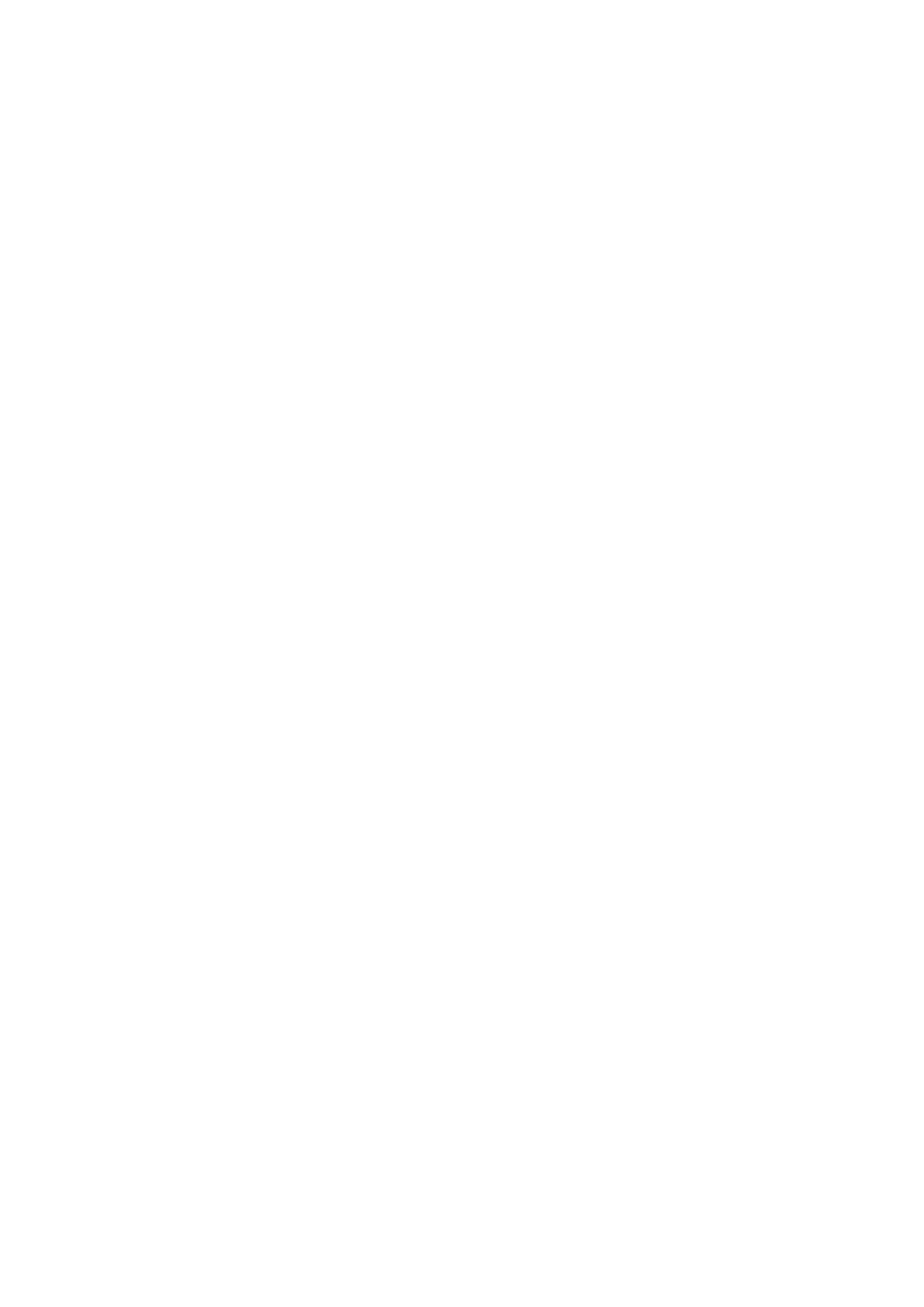### Thomas Tallis  $(c.1505 - 1585)$

## Four Latin Motets

| Derelinquit impius  |    |
|---------------------|----|
| In ieiunio et fletu |    |
| Miserere nostri     | 15 |
| O salutaris hostia  | 21 |

*Editorial Procedure* Note values halved. Original written pitch: Derelinquit: tone lower In ieiunio: major  $6<sup>th</sup>$  lower Miserere: minor 3<sup>rd</sup> lower O salutaris: as written Editorially completed text underlay is shown in italics. Small accidentals above notes, suggestions for

re-distribution of voices, and keyboard reductions for rehearsal purposes are editorial.

*Paul Walton, Bristol, May 2006*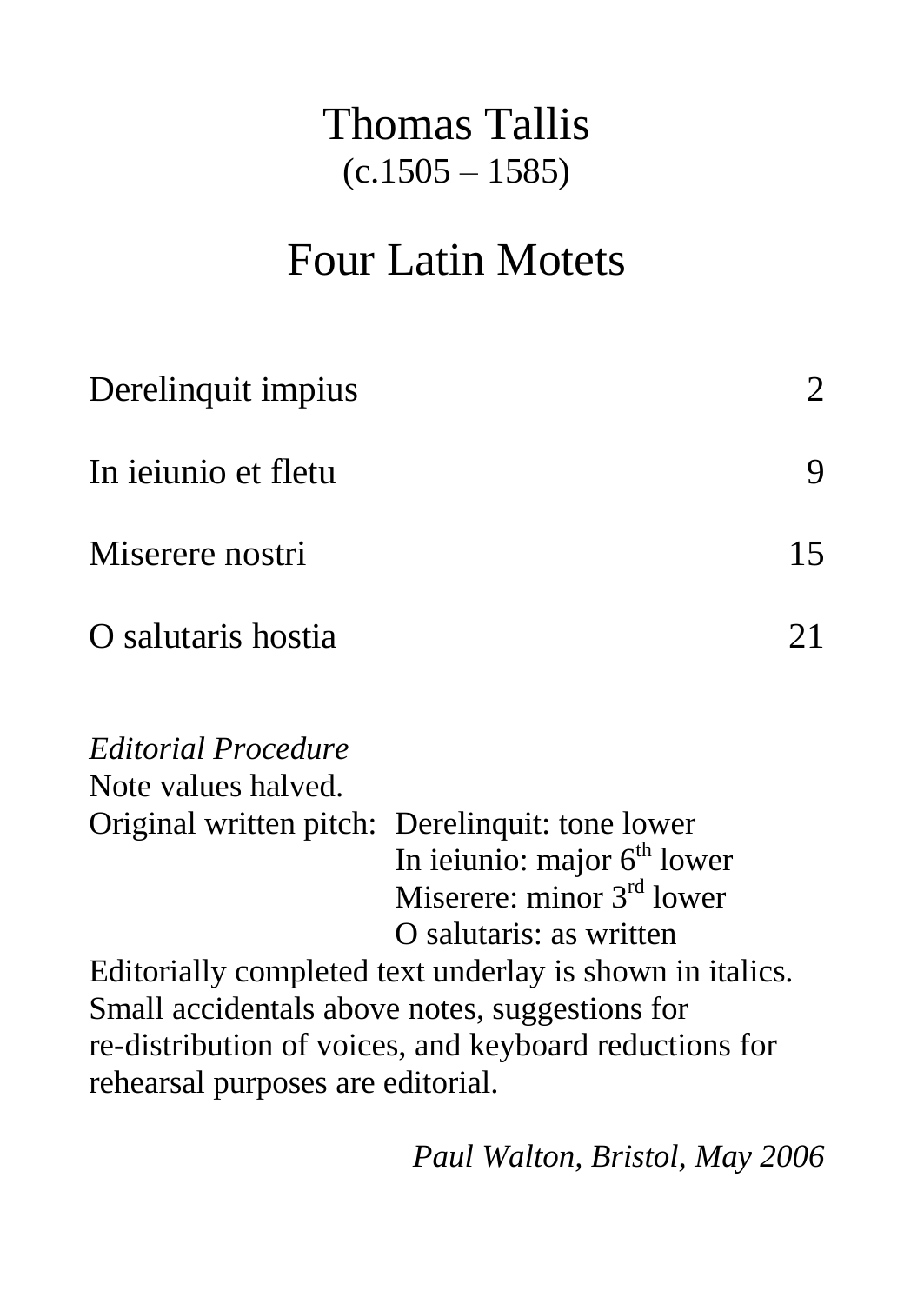Matins Responsory, first Sunday in Lent (Roman rite) Thomas Tallis



*Translation*:

The wicked man forsakes his ways, and the unrighteous man his thoughts; let him return unto the Lord, and He will have mercy upon him:

for the Lord our God is gracious and merciful, and ever ready to relent when he threatens disaster.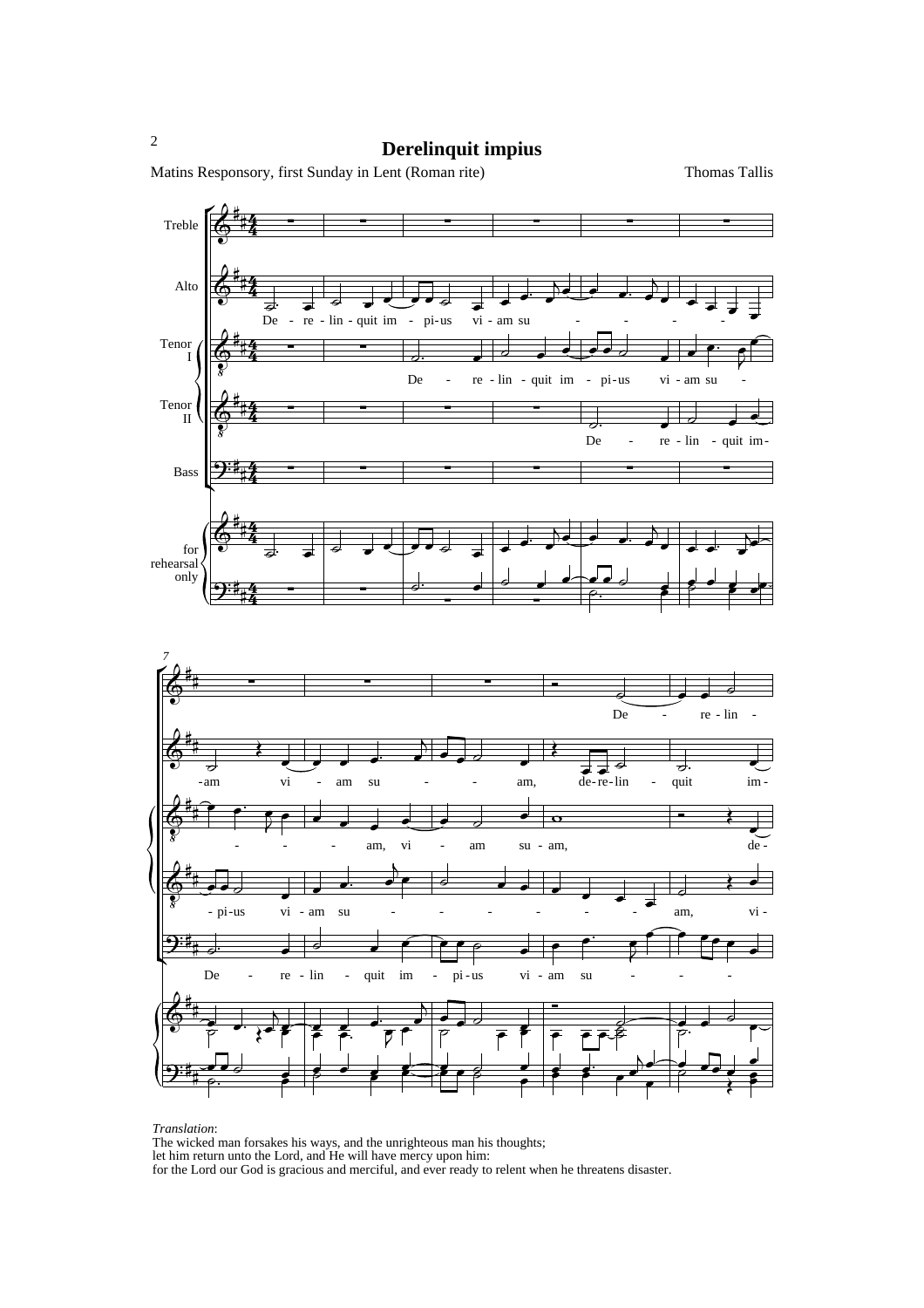

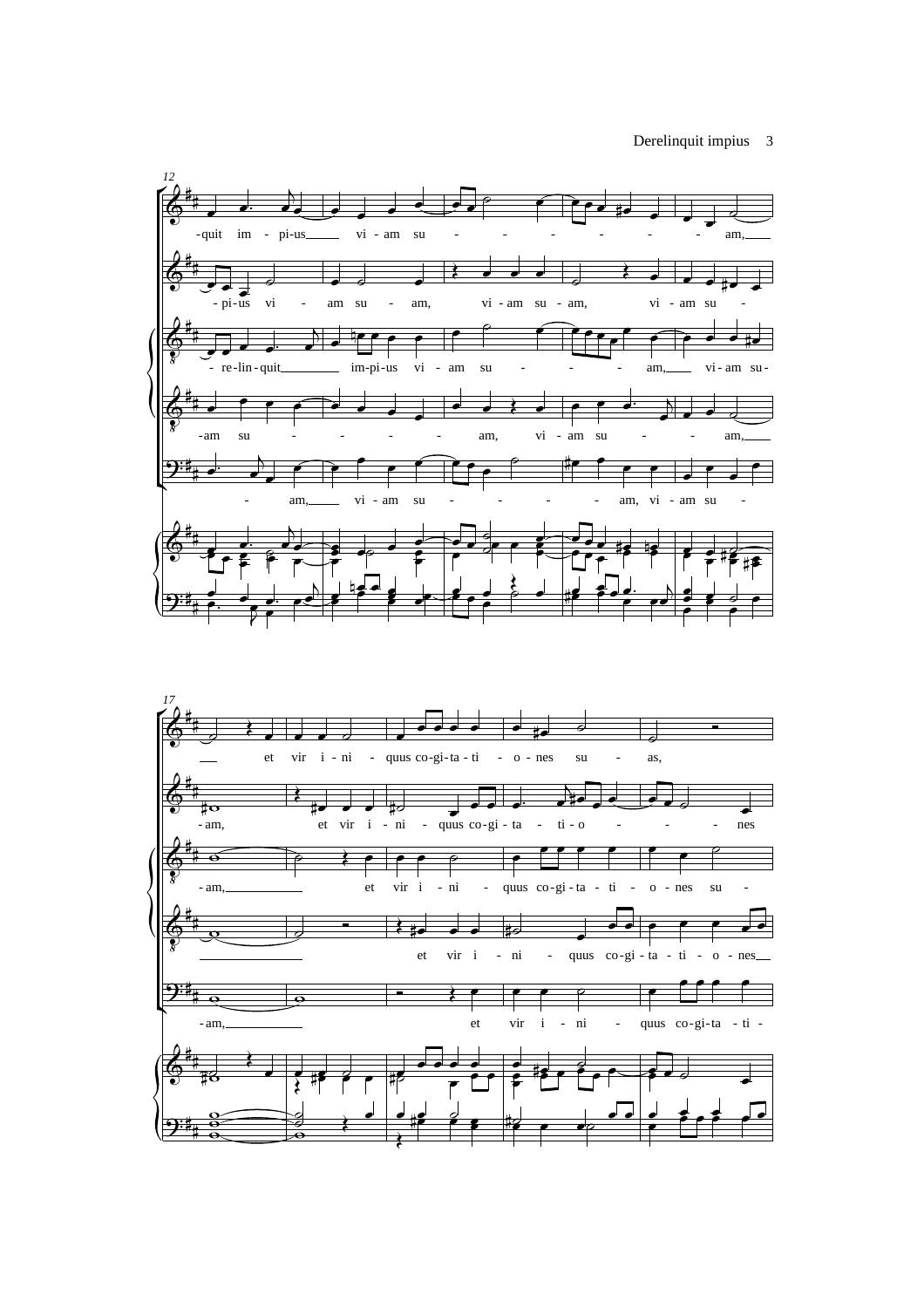

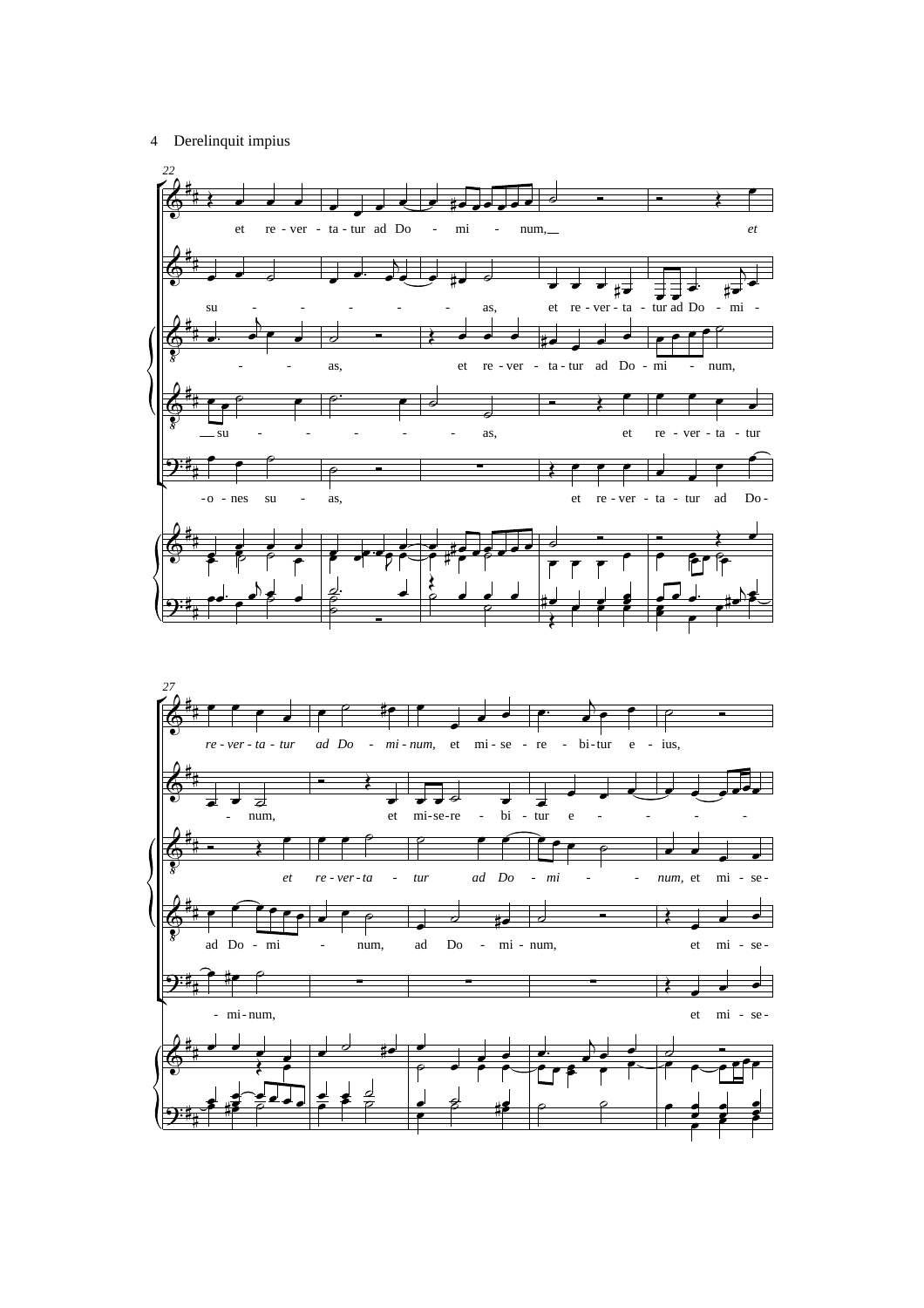



\* Alto and Tenor I could exchange from here until the first note of the next page.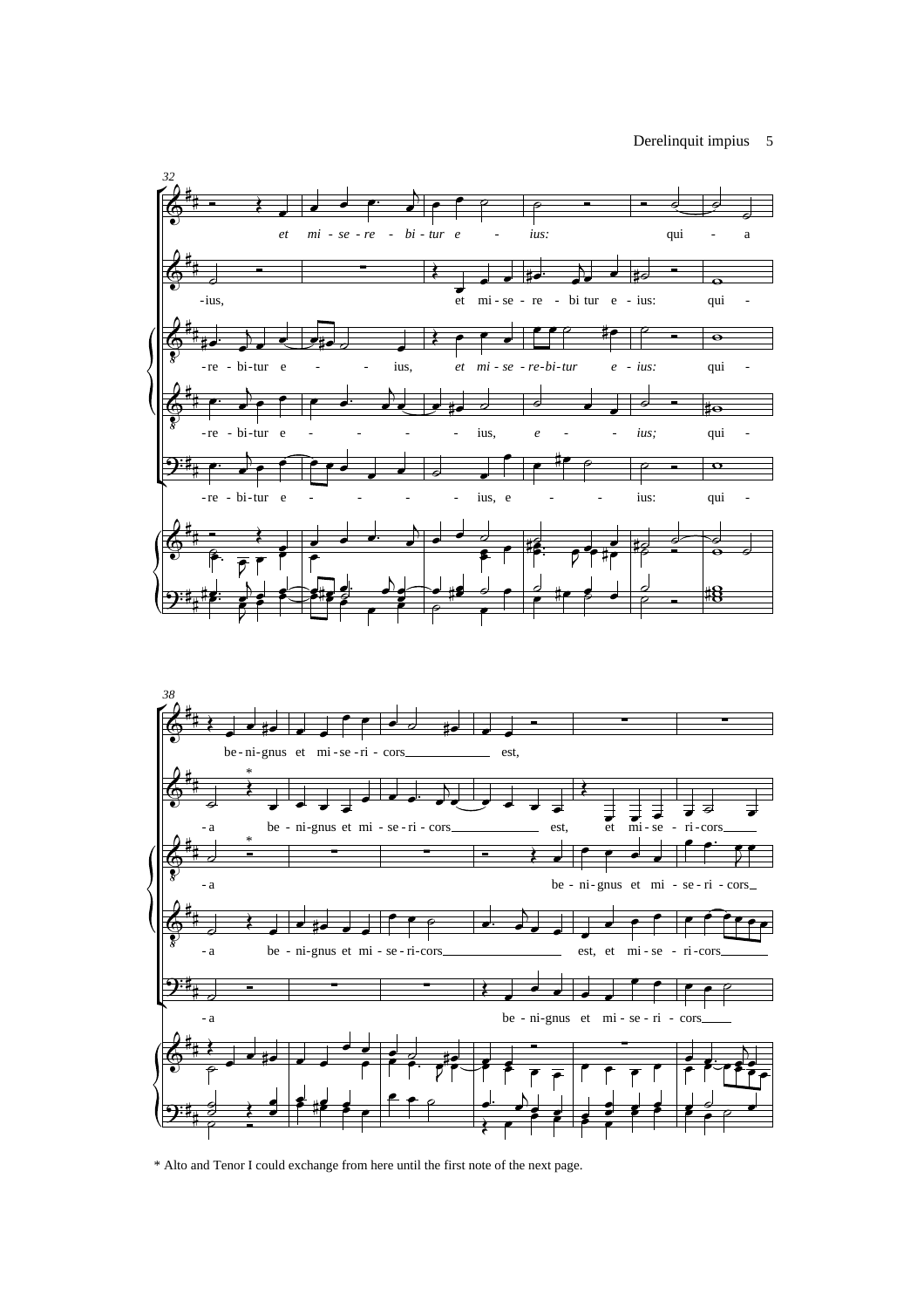

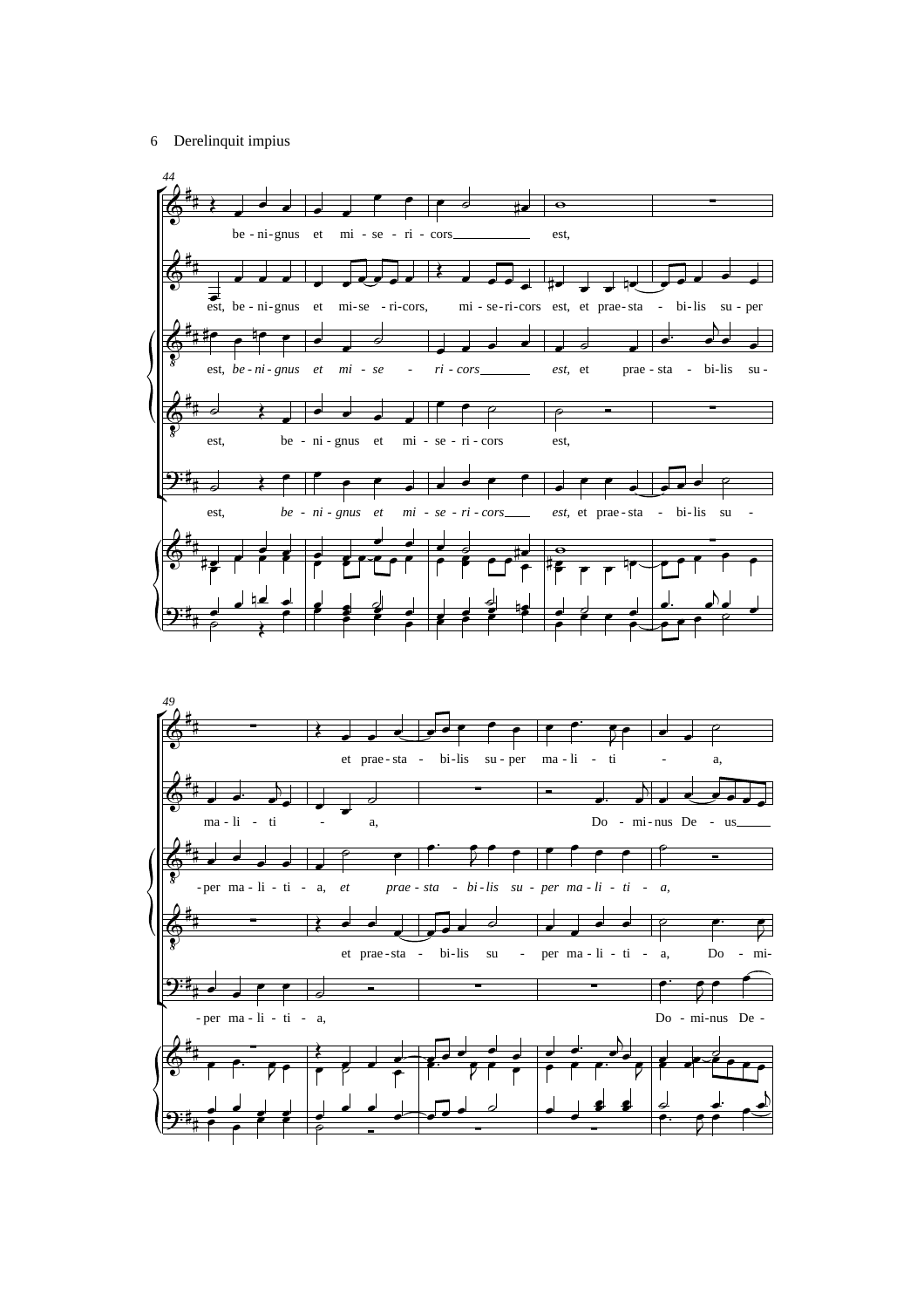

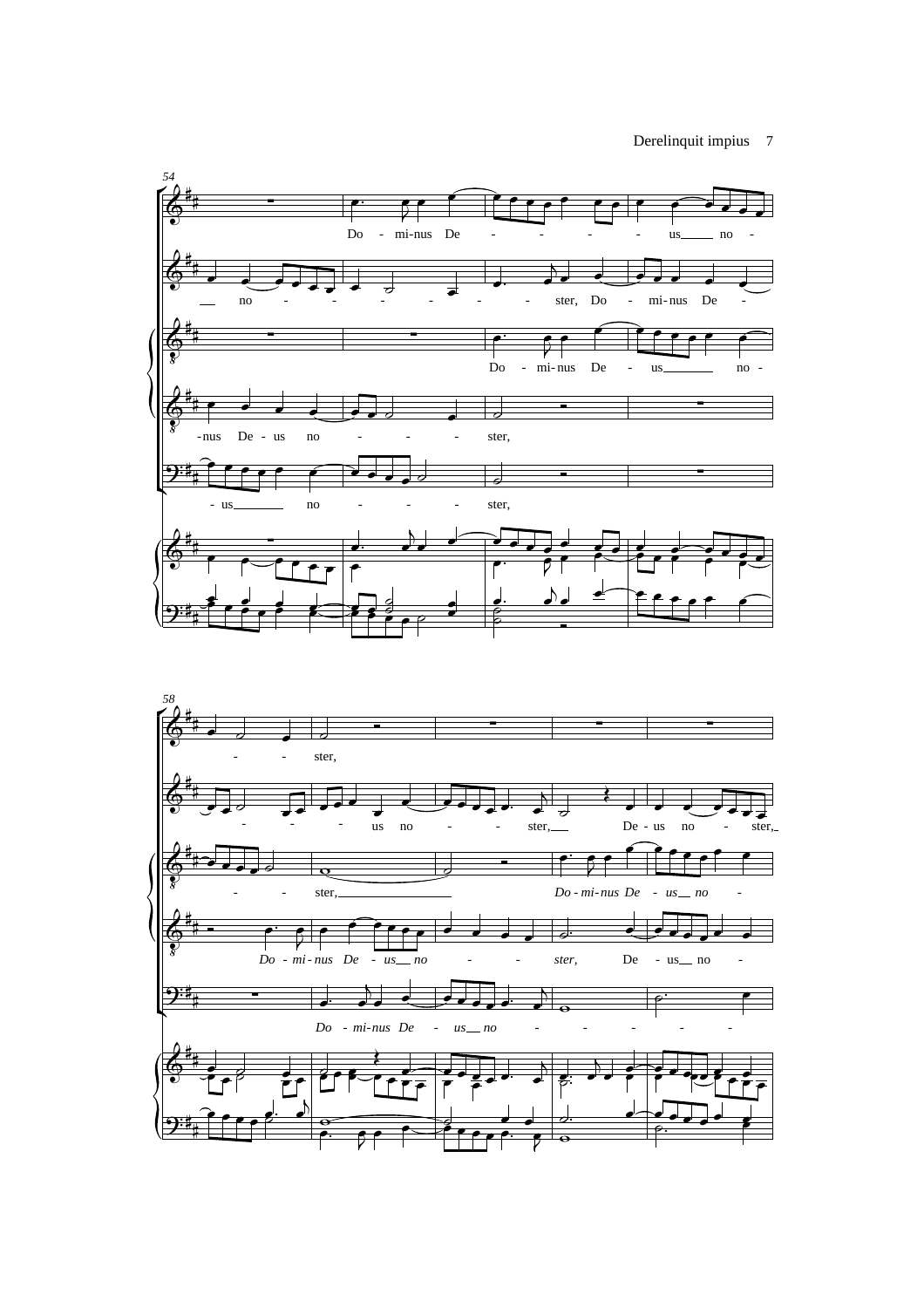

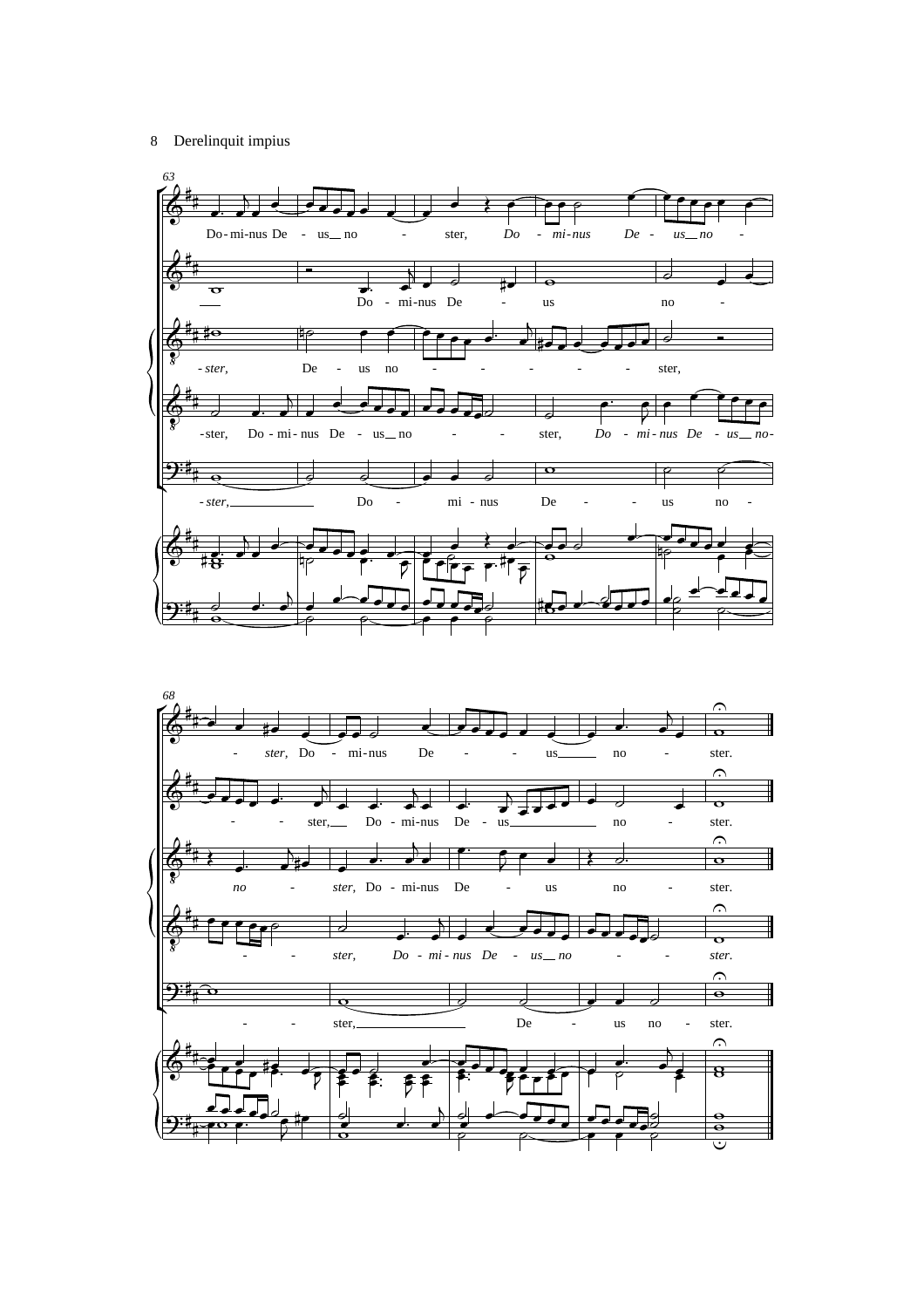



#### *Translation*:

Fasting and weeping, the priests shall pray. Spare thy people, Lord, and give not thy heritage over to destruction. Between the porch and the altar, the priests shall pray. Spare thy people.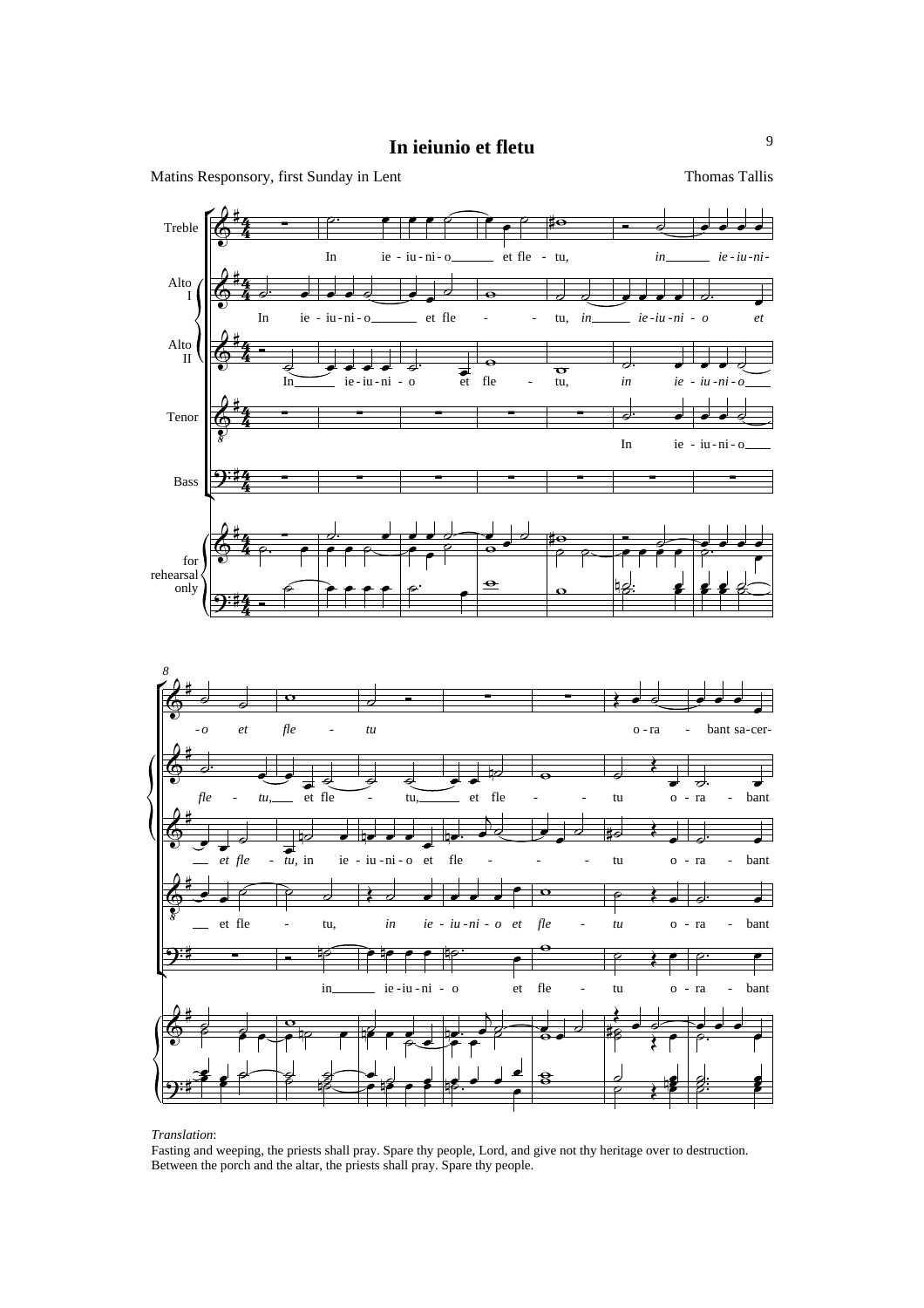

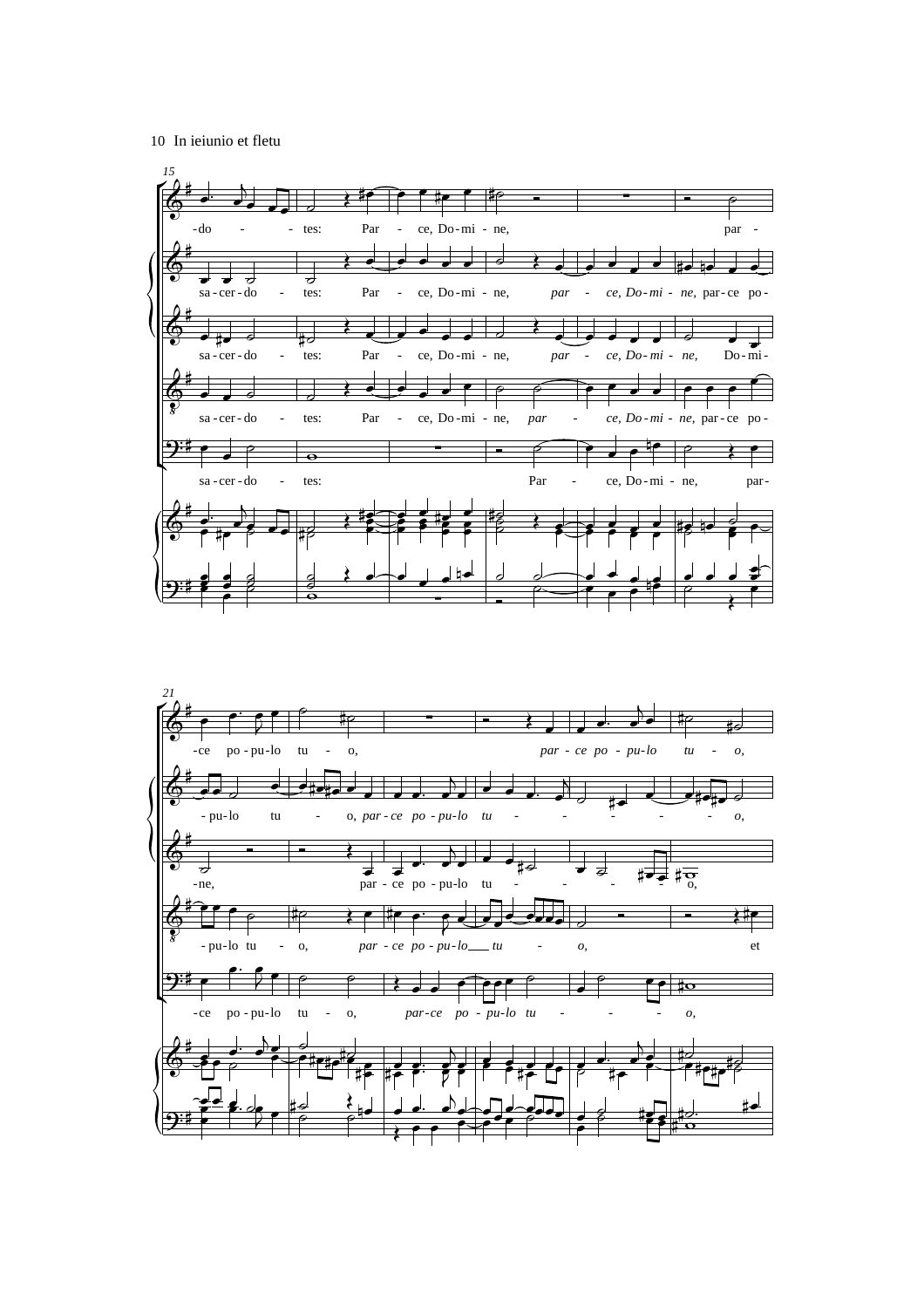

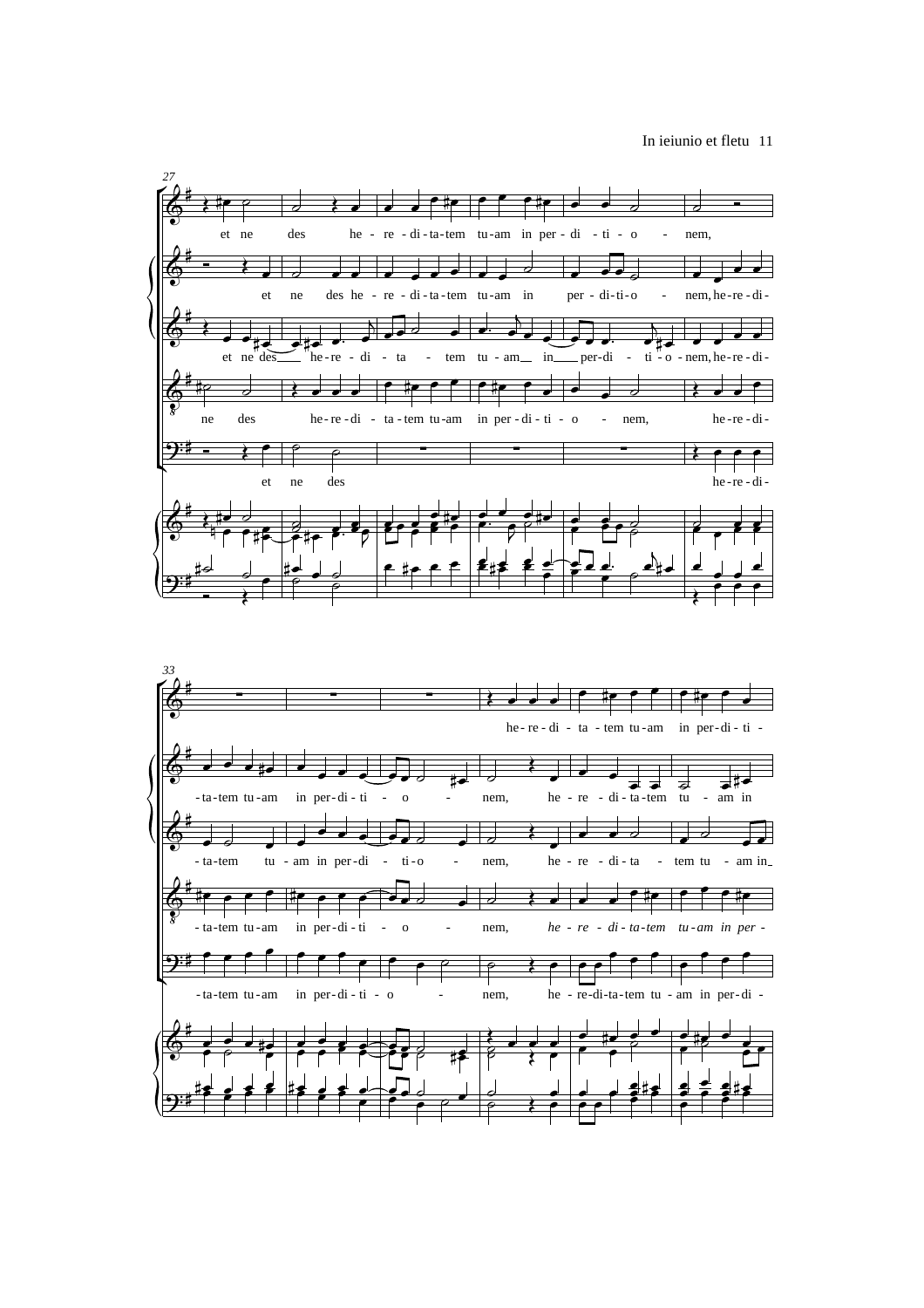

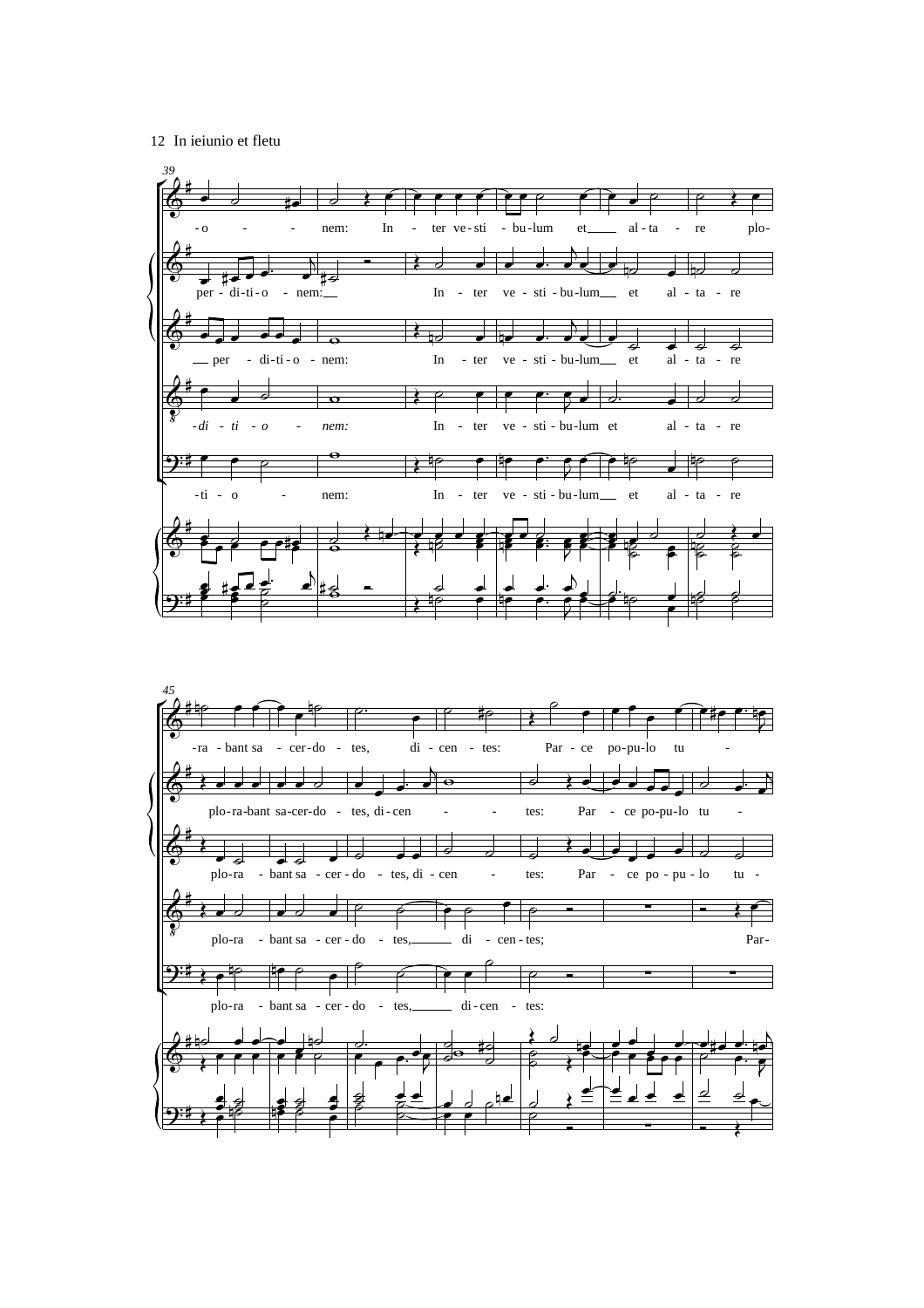In ieiunio et fletu 13



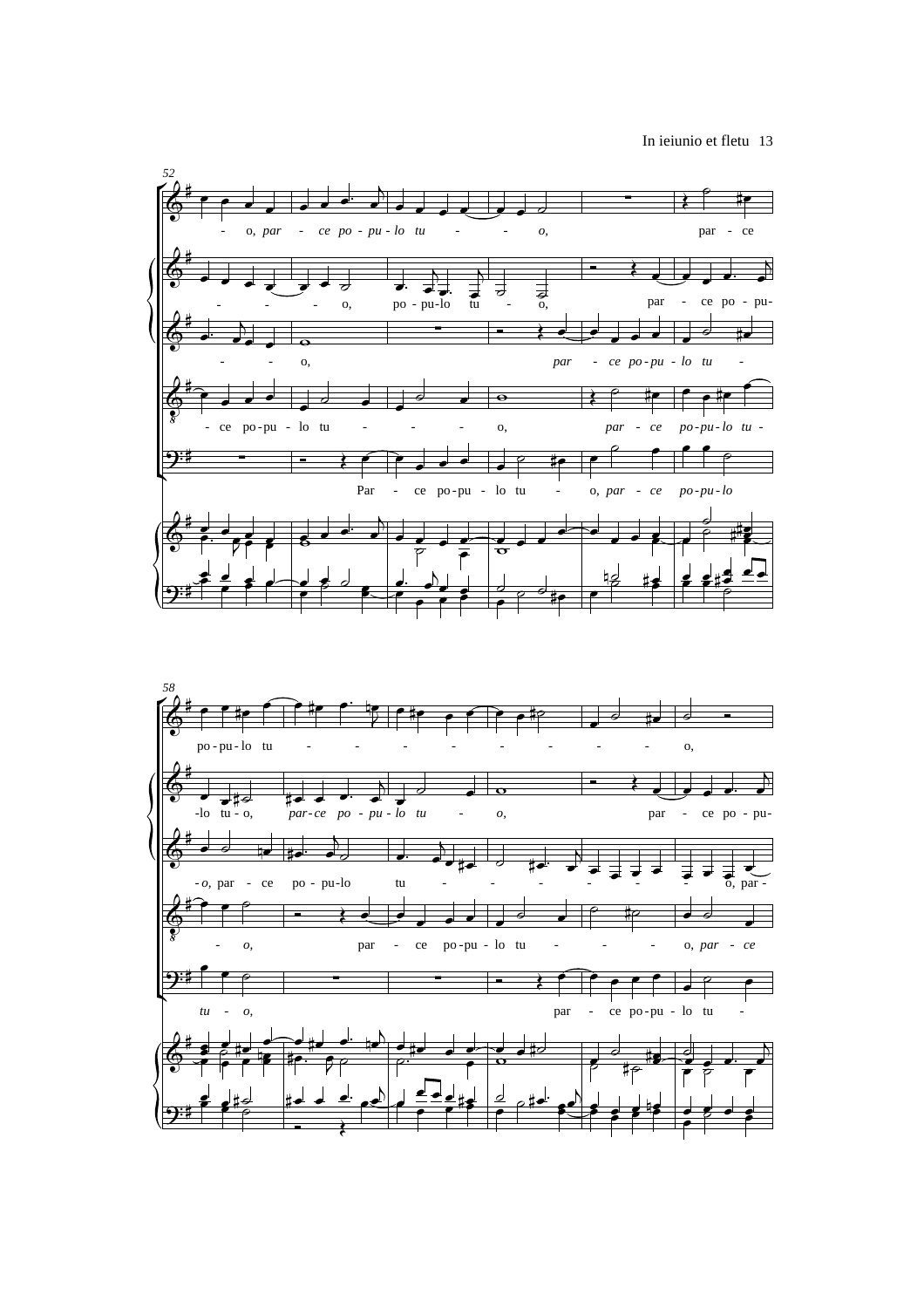14 In ieiunio et fletu



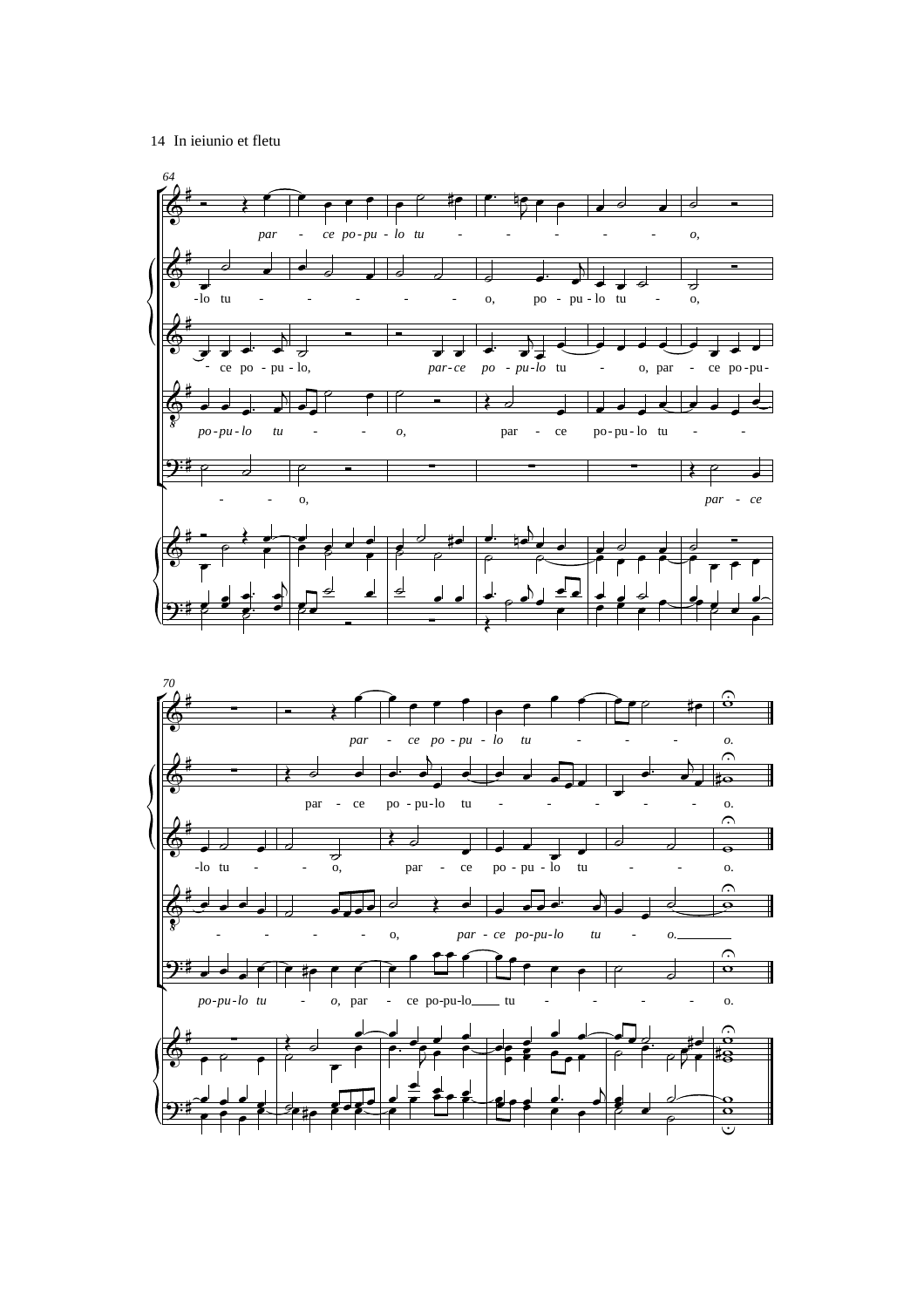**Miserere Nostri**

Thomas Tallis



*Translation*: Have mercy upon us, O Lord.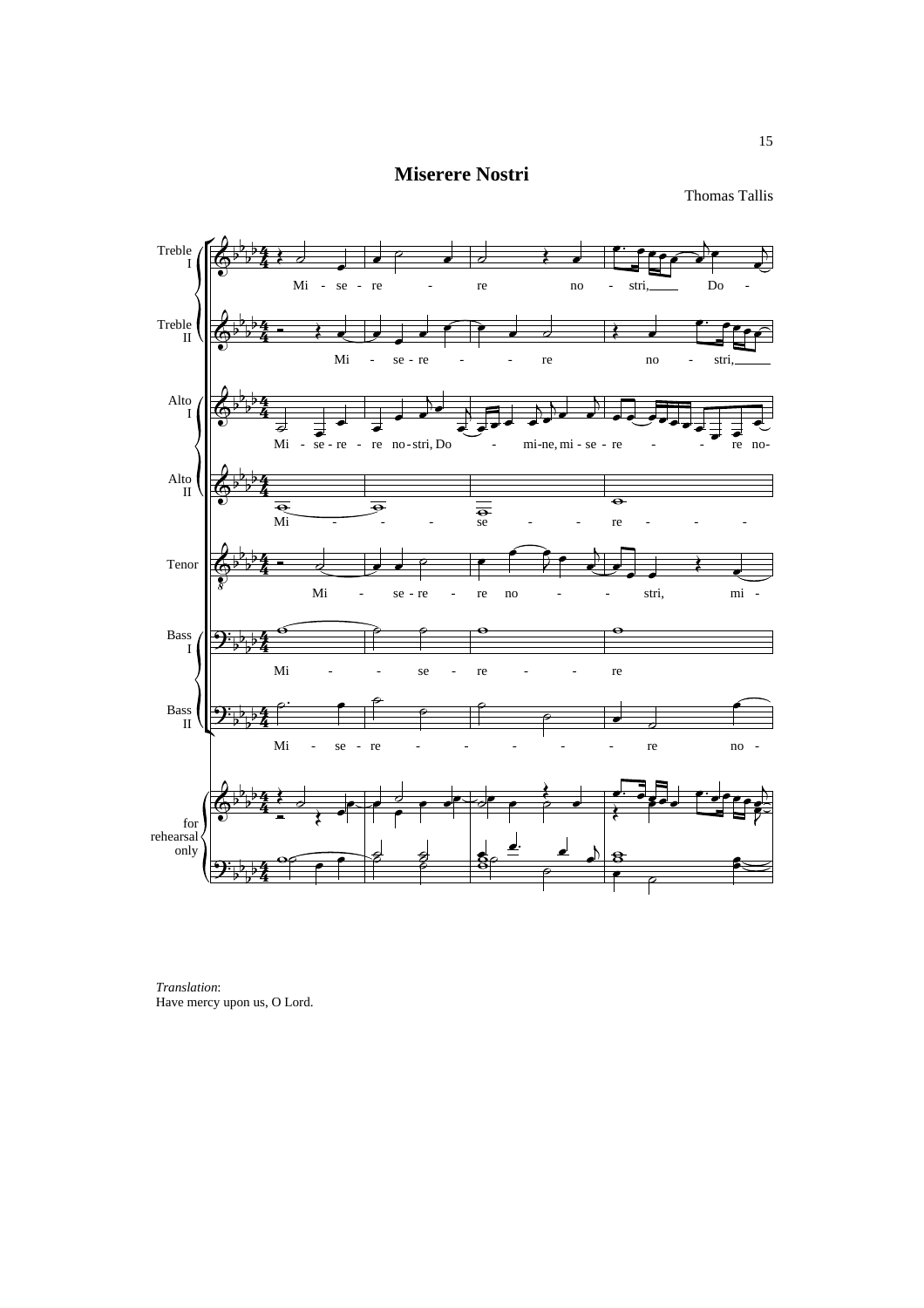#### 16 Miserere nostri

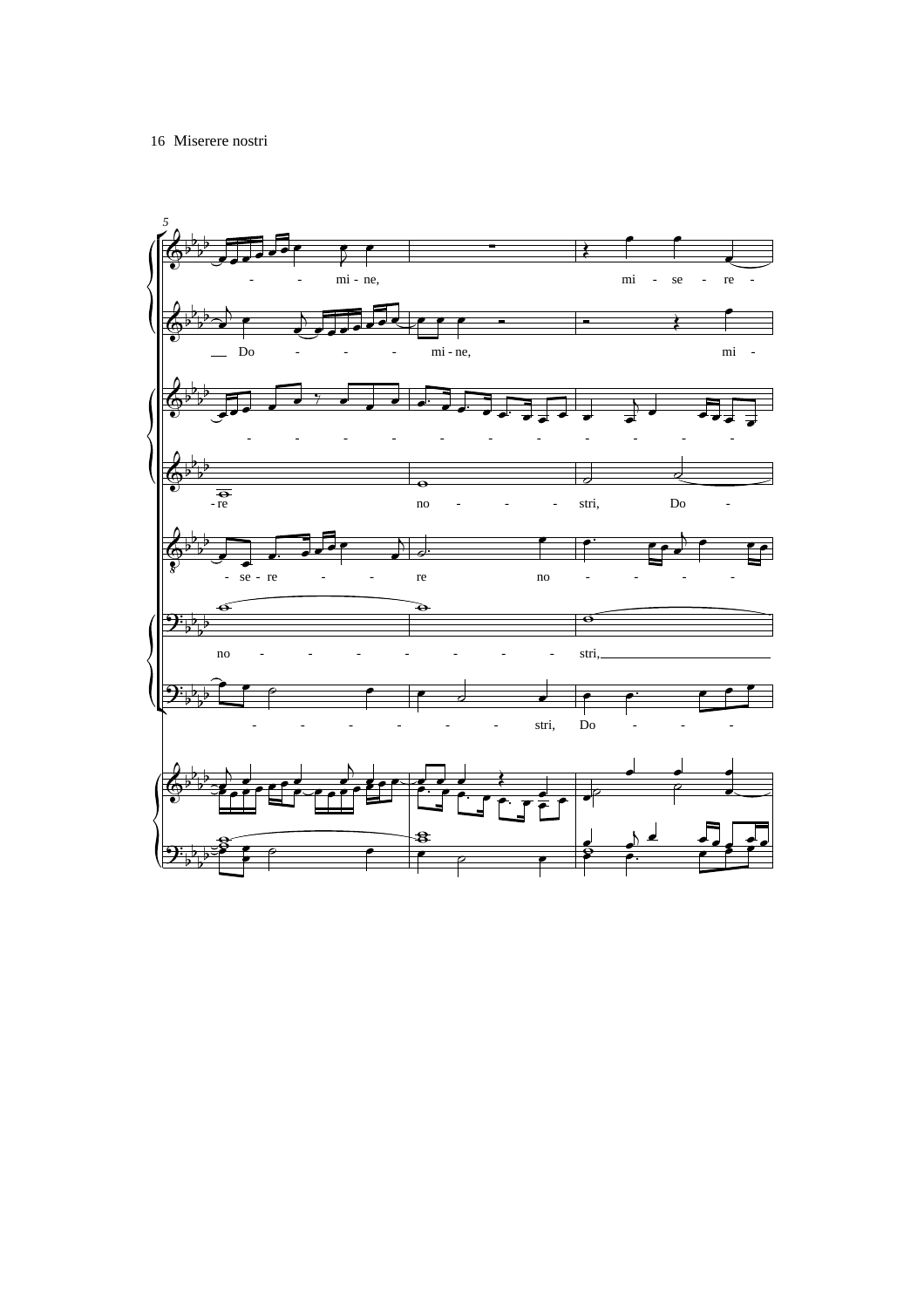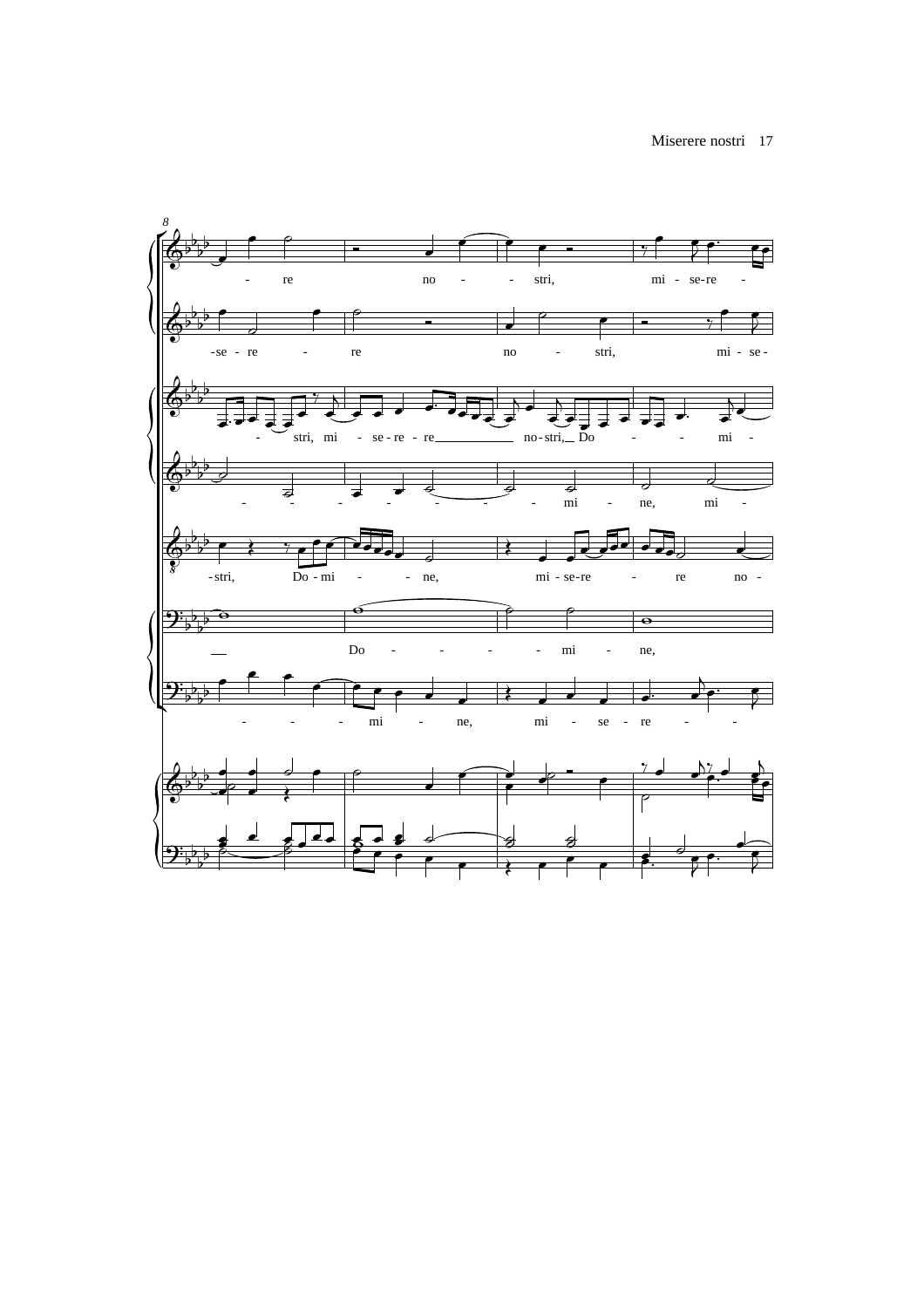#### 18 Miserere nostri

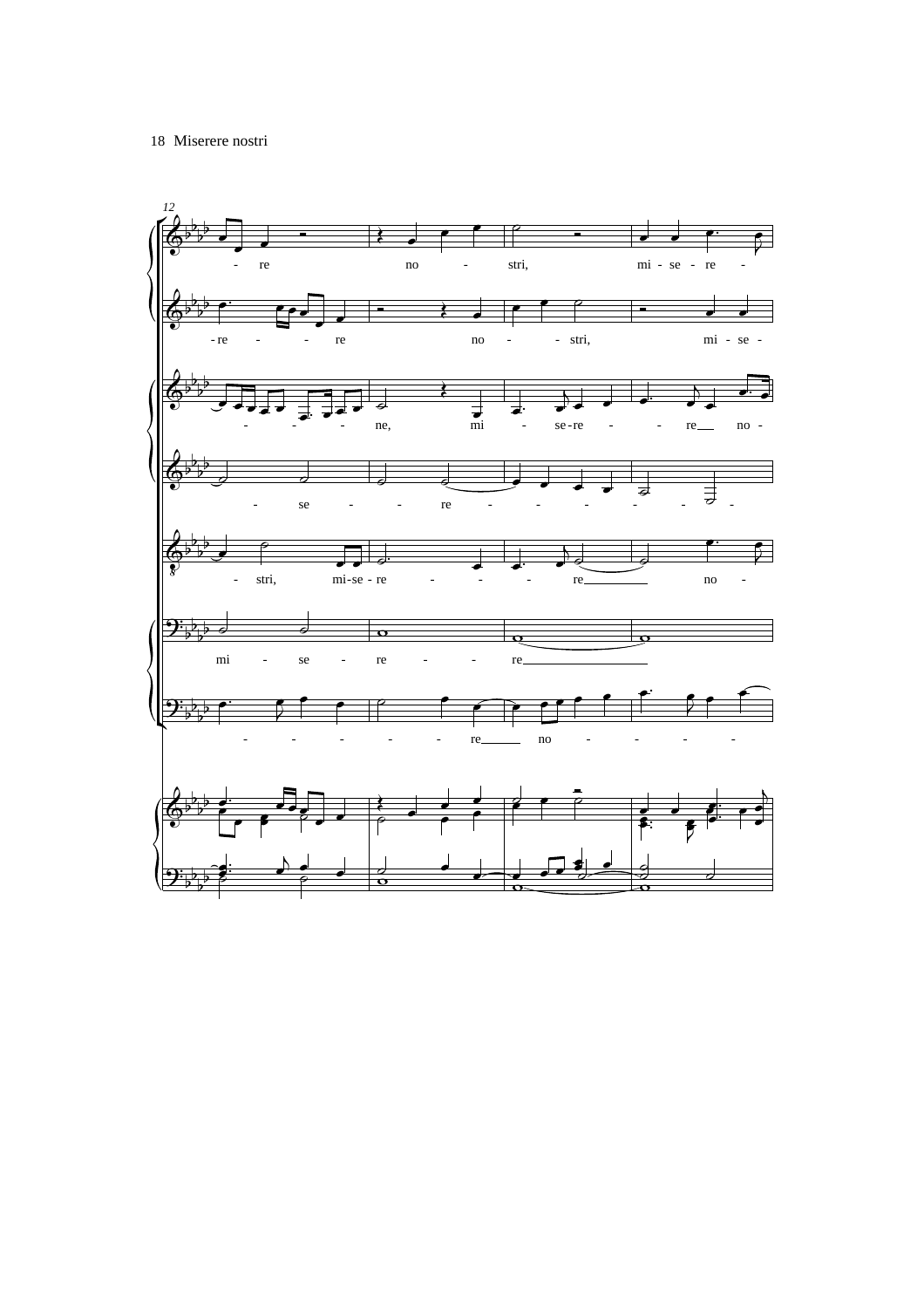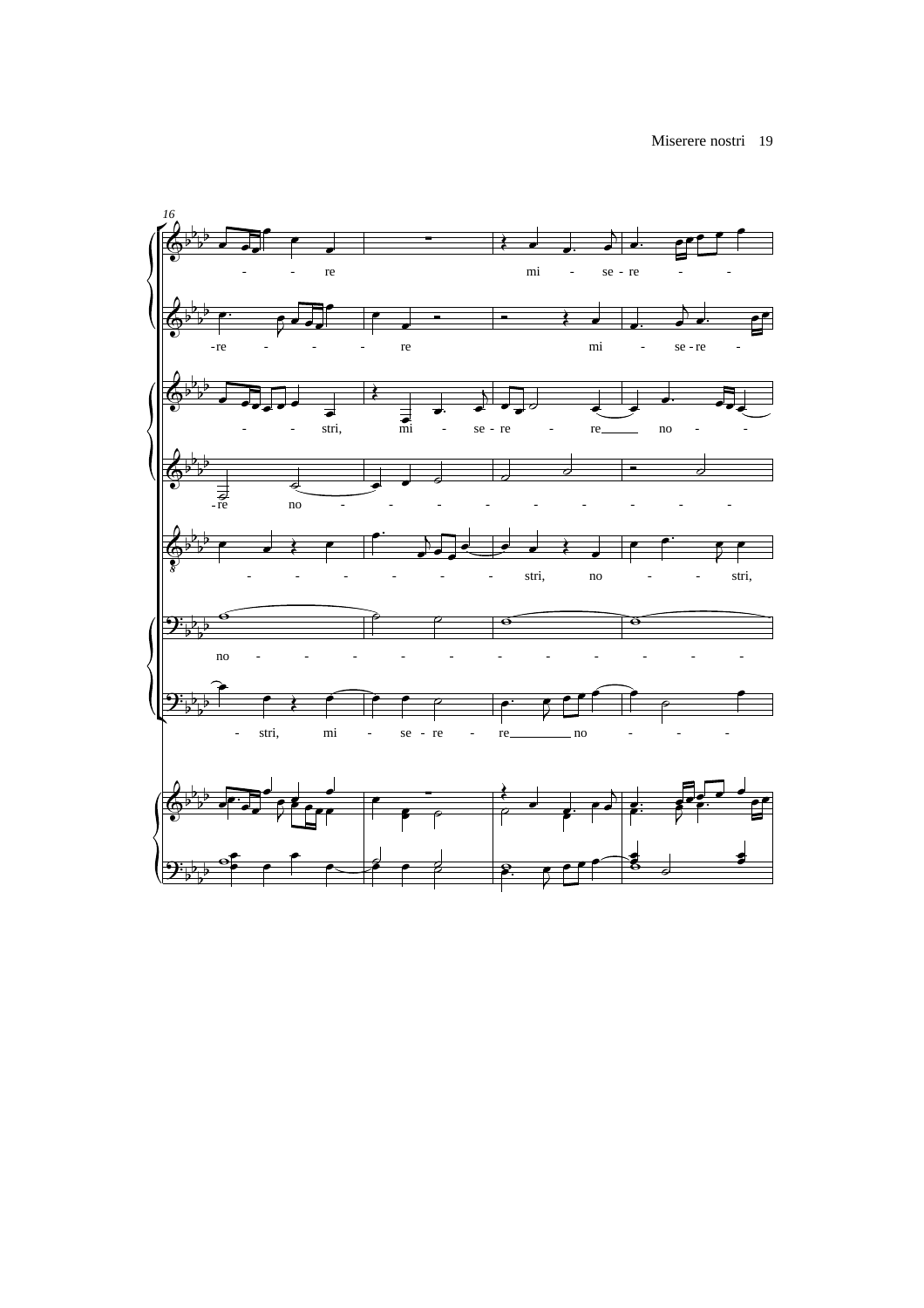#### 20 Miserere nostri

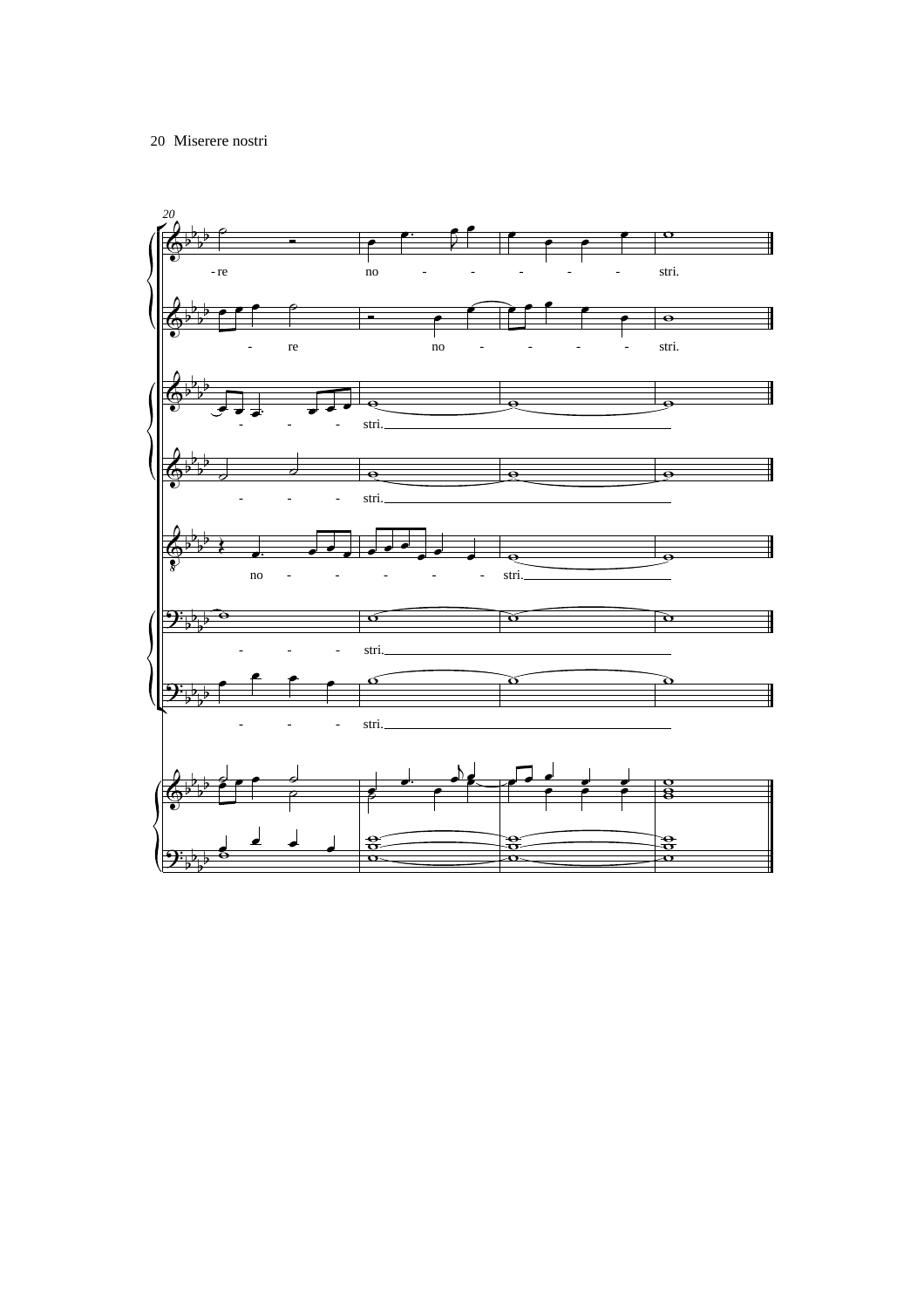Verse 5 of 'Verbum supernum prodiens' (Hymn at Lauds, Corpus Christi)





*Note*: Tenor II may be sung by Bass I.

*Translation*:

O saving Victim! opening wide the gate of heaven to man below,

Our foes press hard on every side; Thine aid supply, thy strength bestow.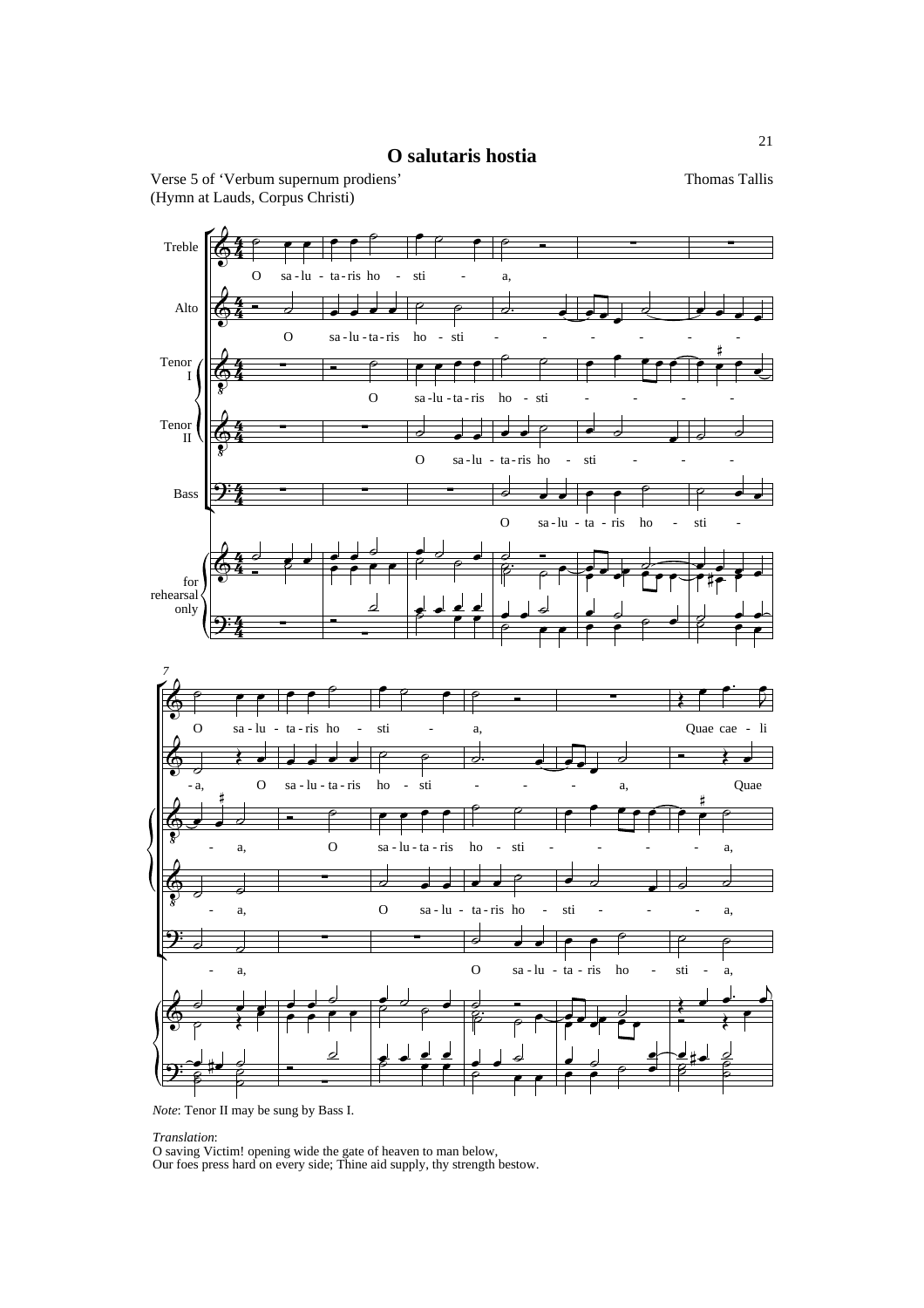O salutaris hostia 22



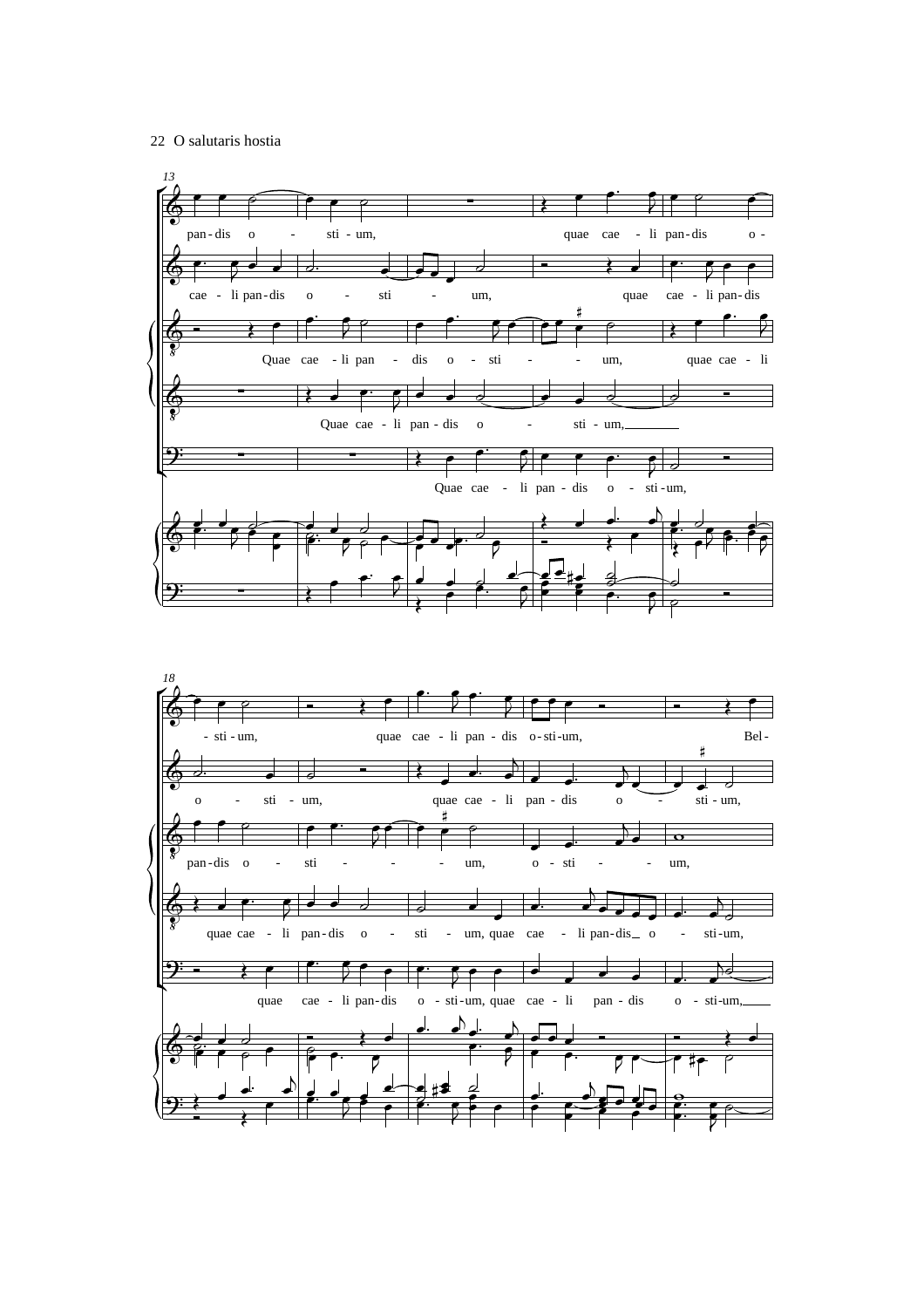O salutaris hostia 23



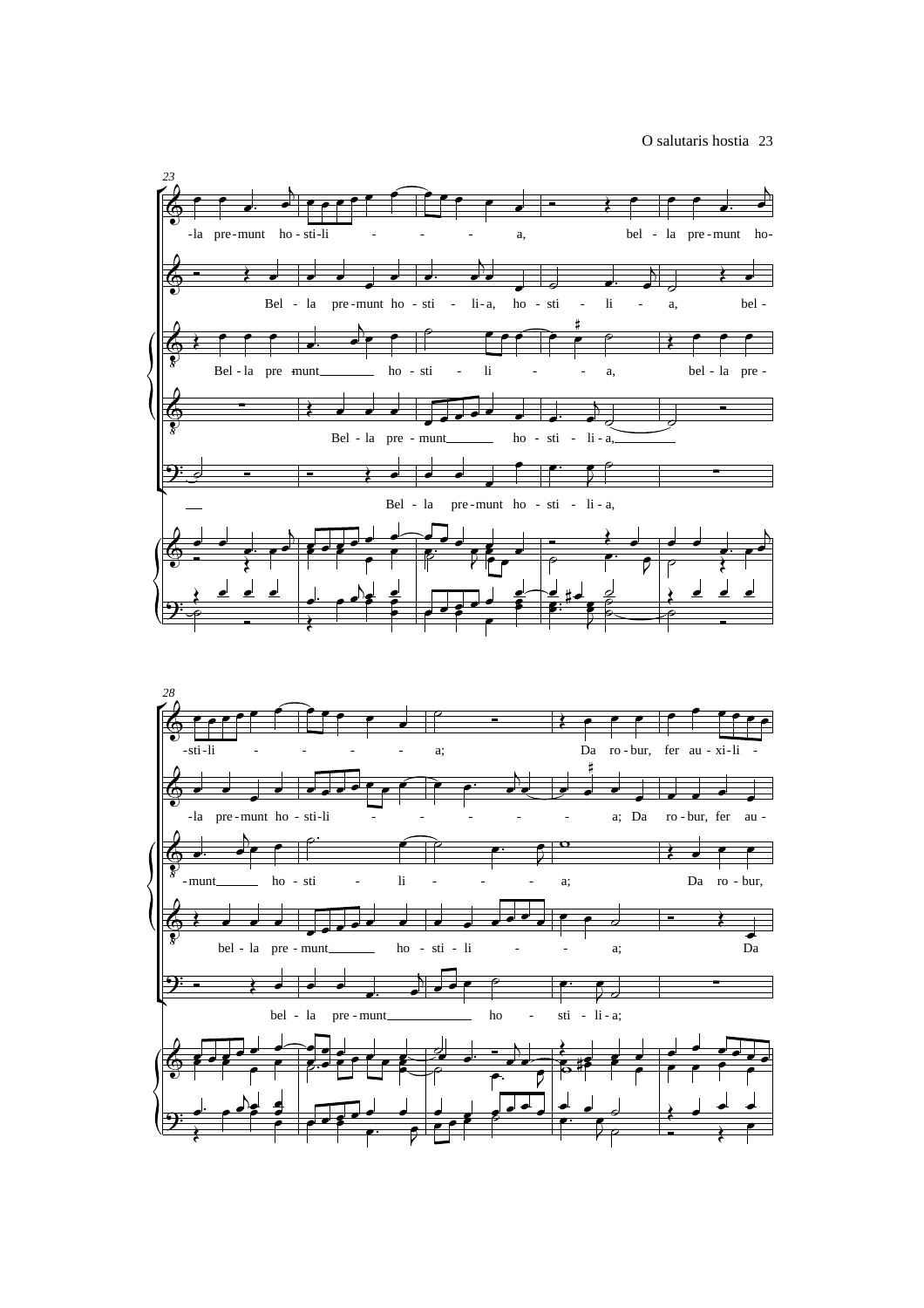O salutaris hostia 24